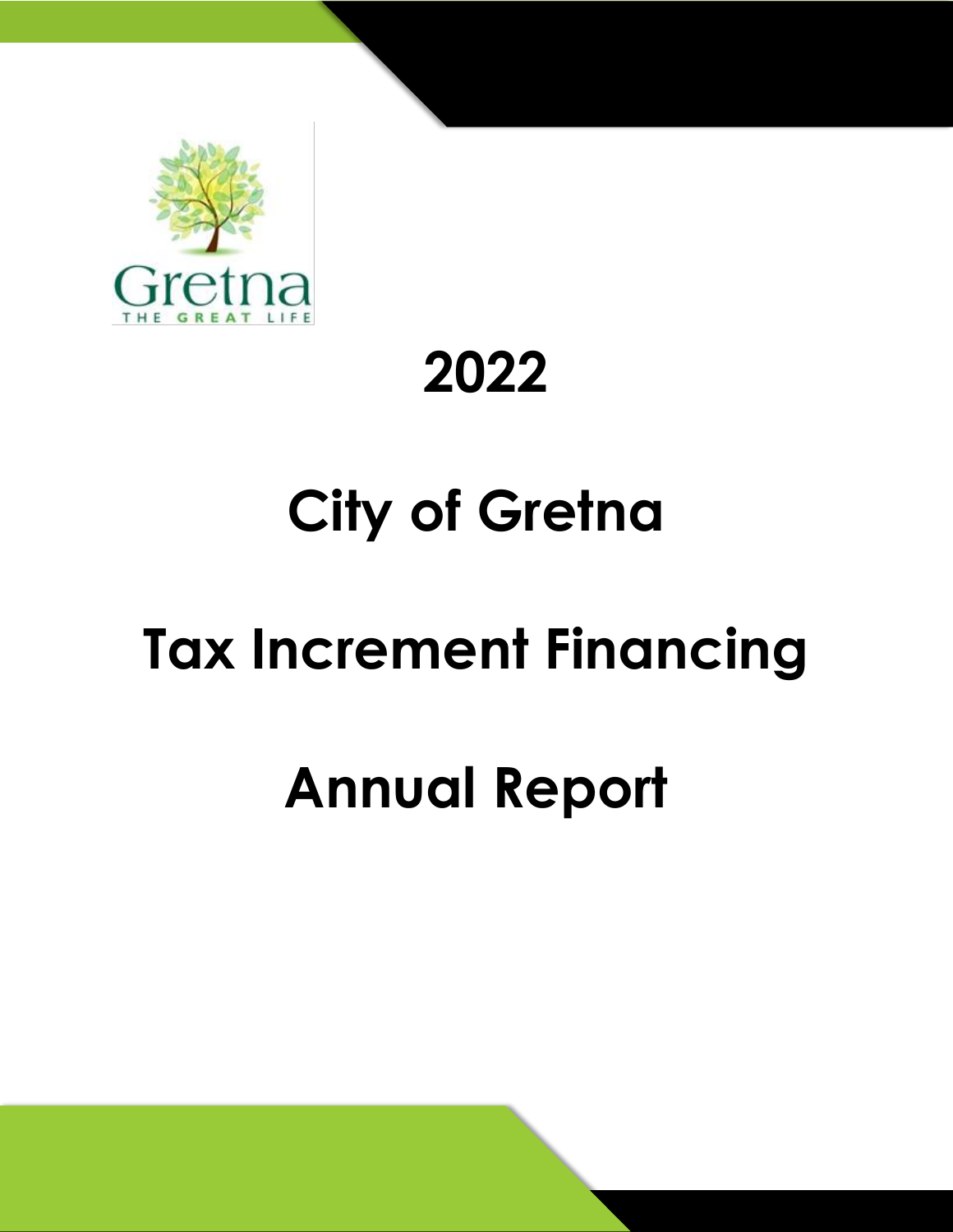

## City of Gretna 2022 Tax Increment Financing Annual Report

### **Introduction**

The City of Gretna through the use of its Community Development Agency and the City Council have the authority to approve the use of Tax Increment Financing (TIF). The application process is guided by the City Staff, City Attorney, and the City Engineer. An application is given consideration based on the land use, zoning regulations, and the City's Comprehensive Plan. In 2011, a study was completed designating 5 area's in the City of Gretna as blighted and substandard. Two of these areas are currently TIF eligible and receiving TIF funds. A third area has been designated as TIF eligible but is not receiving any TIF funds. In 2019, a study was completed designating an area north of HWY 6 along South Street and Bryan Street as blighted and substandard. This area is currently TIF eligible but not receiving any TIF funds.

Due to §18-2117.02, this report was created to give an update on the current TIF projects within the City of Gretna. Documents pertaining to these projects are available at the City Clerk's Office.

#### **Approved 2021 TIF Projects**

The Gretna Senior Living, LLC requested TIF for an area called Hillcrest Highlands of Gretna located west of HWY 6/31 at Schofield Drive. Hillcrest Highlands of Gretna will include a 175,000 SF senior living community, Eight four plex garden level zero entry homes with garages, 32 suite skilled nursing care, 22 paired homes and two office retail buildings. At the time of the TIF request, the entire property was valued at \$1,498,942.00 with annual real estate taxes of \$32,552.60. The projected assessed real estate tax value is \$78,572,253.00 which would generate approximately \$1,843,763.00 in annual real estate taxes. At the time of this report, TIF has not been implemented nor has the Notice to Divide been filed with Sarpy County.

### **2021 Paid in Full TIF Projects**

There were no TIF projects paid in full during 2021.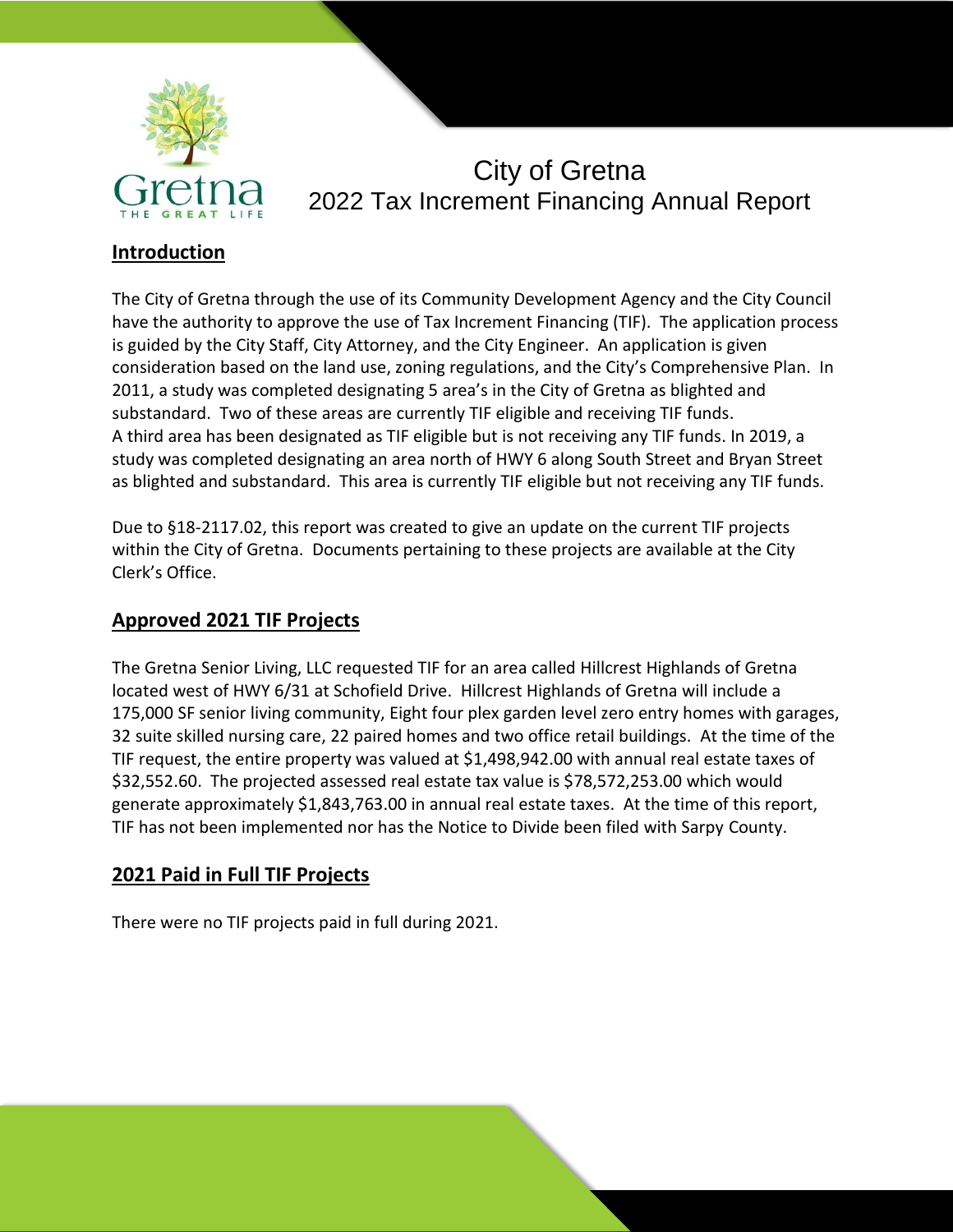| <b>Gretna TIF Projects</b>    |              |              |                   |                     |  |  |
|-------------------------------|--------------|--------------|-------------------|---------------------|--|--|
|                               |              | Project      |                   | <b>Total Est</b>    |  |  |
| <b>Project Name</b>           | Project Area | Type         | <b>TIF Amount</b> | <b>Project Cost</b> |  |  |
|                               | North of     | Apartments & |                   |                     |  |  |
| <b>Royal View Community</b>   | Gretna       | Commercial   | \$2,500,482.00    | \$20,242,000.00     |  |  |
|                               | South of     |              |                   |                     |  |  |
| Nebraska Crossing Outlet Mall | Gretna       | Commercial   | \$12,765,000.00   | \$110,018,882.00    |  |  |
|                               | South of     |              |                   |                     |  |  |
| <b>BDC Commons</b>            | Gretna       | Commercial   | \$1,300,000.00    | \$2,845,000.00      |  |  |
|                               | North of     |              |                   |                     |  |  |
| <b>Gretna Senior Living</b>   | Gretna       | Commercial   | \$7,500,000.00    | \$87,335,401.00     |  |  |

| <b>Gretna TIF Projects Valuation</b> |                     |                          |                             |  |  |
|--------------------------------------|---------------------|--------------------------|-----------------------------|--|--|
| <b>Project Name</b>                  | <b>Project Area</b> | <b>Initial Valuation</b> | Assessed Value as of Jan. 1 |  |  |
| <b>Royal View Community</b>          | North of<br>Gretna  | \$883,874.00             | \$18,031,644.00             |  |  |
|                                      |                     |                          |                             |  |  |
| Nebraska Crossing Outlet Mall        | South of            | \$3,169,974.00           | \$81,456,845.00             |  |  |
|                                      | Gretna              |                          |                             |  |  |
| <b>BDC Commons</b>                   | South of            | \$647,101.00             | \$1,438,938.00              |  |  |
|                                      | Gretna              |                          |                             |  |  |

The City of Gretna consists of 4394 acres within the city limits of which 121 acres has been designated as blight. This equates to about three percent (3%) of the City of Gretna.

Sources: Notice to Divide Tax Form for Each Project Sarpy County Property Valuation Royal View Community Redevelopment Contract Nebraska Crossing Smart Outlets Redevelopment Contract